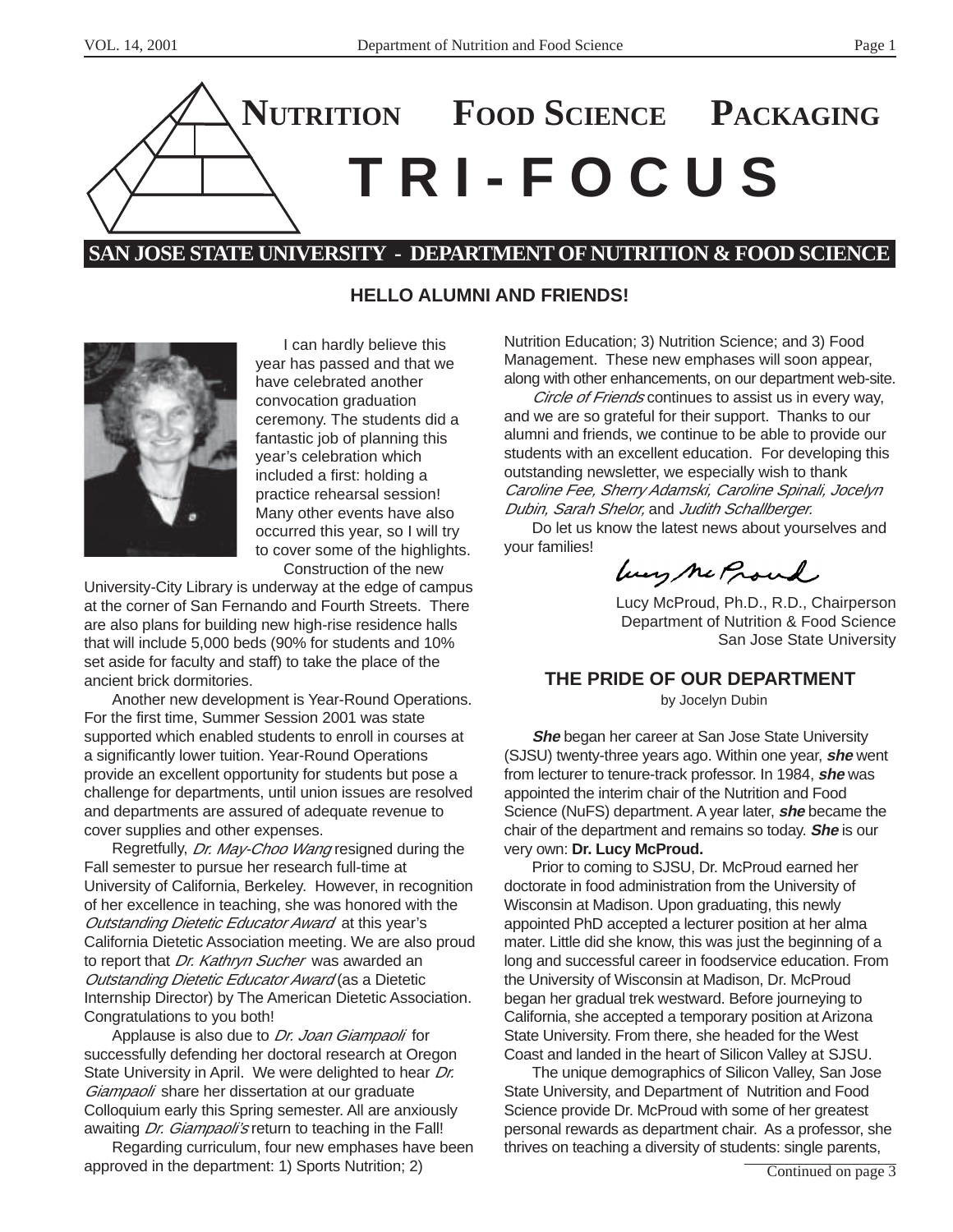# **A SNAPSHOT OF FACULTY EXCELLENCE**

by Jocelyn Dubin

We have reached the end of another highly successful academic year for the Nutrition and Food Science Department. While students worked diligently on papers, presentations, and projects, the faculty shined in a myriad of ways beyond the classroom:

### **Accomplished Authors**

- ✩ **Helen DeMarco** authored an article, 'Exercise and Fluid Replacement Guidelines," in the *Scanner* (Newsletter for California Sports and Cardiovascular Nutritionists).
- ✩ **Caroline Fee's** "Multidisciplinary Health Promotion in Later Years" illuminated the proceedings of the Association for Gerontology in Higher Education's 27<sup>th</sup> Annual Meeting and Educational Leadership Conference.
- ✩ **Barbara Gordon** and **Kathryn Sucher** were contributing authors for "Dietary Habits and Health Beliefs of Korean-Americans in the San Francisco Bay Area," which graced the pages of the October, 2000 issue of the Journal of the American Dietetic Association.
- ✩ "Effects of Cholesterol Diets on Vascular Function and Atherogenesis in Rabbits," published in Proc. Soc. Exp. Biol. Med. resulted from the collaborative efforts of **Clarie Hollenbeck**, **Nancy Lu,** and colleagues.

Kathy Sucher ADA Outstanding Internship Director Awardee

- ☆ Nematology published " Requirements for Branched Chain Amino Acids and their Interactions in the Nematode, Caenorhabditis elegans," a study authored in part by **Nancy Lu**.
- ✩ **Lucy McProud**, **Joan Giampaoli**, and K. Battilega ushered "The Development and Evaluation of Vegetarian Menu Items" into Child Nutrition and Management.
- ✩ **Lucy McProud** co-authored 14 posters presented at the California Dietetic Association's San Jose Peninsula District Poster Session on SJSU Student and Faculty Research.
- ✩ **Kathryn Sucher** and Pamela Kittler's third edition of Food and Culture hit the bookstores this year.

### **Grand Grantees**

- ✩ **Caroline Fee** received a California State Lottery Grant for Professional Development. She plans to use this grant for audiovisual support materials to enhance multicultural health issues curricula.
- ✩ **Lucy McProud** was awarded a California State Department of Education 2001-2002 CalProNet Grant in the amount of \$71,000 to train child nutrition personnel.

### **Laudible Leadership/Honors**

- ✩ **Clarie Hollenbeck** served as Editorial Reviewer for the American Journal of Clinical Nutrition, Metabolism, and *Diabetes*.
- ✩ **Lucy McProud** coordinated the California Dietetic Association's San Jose Peninsula District Poster Session on SJSU Student and Faculty Research in the Fall of 2000.

✩ **Miriam Saltmarch** served as a SJSU Academic Faculty Senator, and also was the Chair of the SJSU

Technology Committee and Faculty in Residence for the Center for Faculty Development and Support.

✩ **Kathryn Sucher** served as President-elect of the California Dietetic Association Foundation and received the Area I Outstanding Educator Award for Dietetic Internship Programs from the American Dietetic Association.



May Wong CDA Outstanding Educator Award Recipient

✩ **May Choo Wong** was presented with the Outstanding Educator Award from the California Dietetic Association

### **Savvy Speakers**

- ✩ **Caroline Fee** presented "Multidisciplinary Health Promotion in Later Years" at the Association for Gerontology in Higher Education 27<sup>th</sup> Annual Meeting and Educational Leadership Conference. Our resident gerontological nutrition expert was also invited to speak on "Evidence-based Nutrition Recommendations for Older Adults" for the YMCA's Health and Fitness Series.
- ✩ **Judi Morrill** shared her nutrition expertise with lucky listeners at Avenidas Senior Center and the Tech Museum.
- ✩ **Kathryn Sucher** and Pamela Kittler delivered a presentation entitled "Cultural Foods: Traditions and Trends" to the International Association of Culinary Professionals.

### **Special Staff Recognition**

- ✩ **Irene Tupper**, Department Secretary, was honored by the university for 15 years of service.
- ✩ **Judith Schallberger**, Head of Department Technical Services, was honored previously for her 15 years of service to SJSU.

# **FACULTY FLASH**

**Tawni Holmes**, PhD, RD, has just joined our full-time faculty as an assistant professor. Her special focus will be in nutrition education and community education.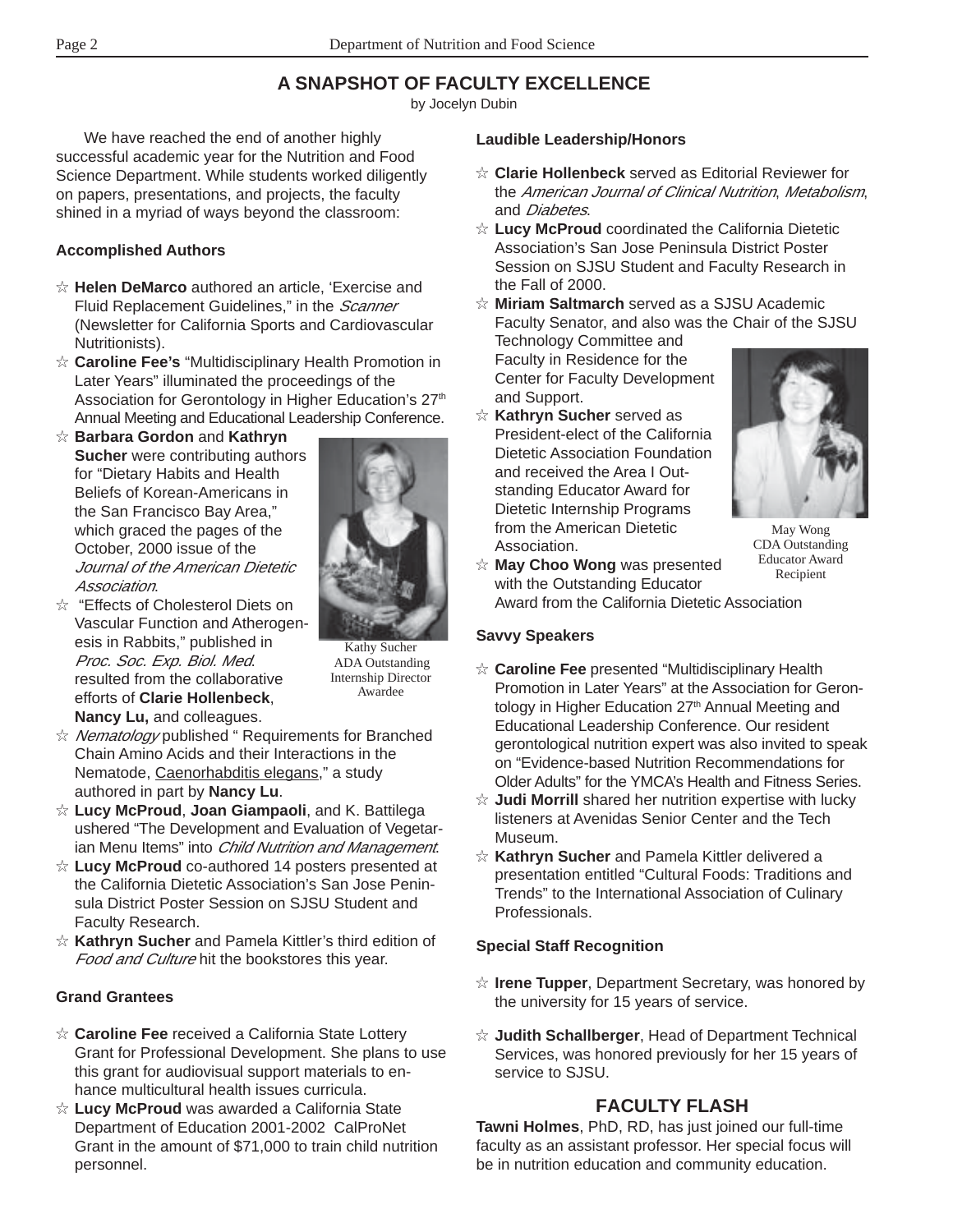### **JULIE DUTCHER, MS, RD RETIRED PROFESSOR GREATLY MISSED, BUT NEVER FORGOTTEN** By Sherry Adamski

"Enormous creativity and talent." "Boundless love and commitment to students." "Huge heart and sense of humor." These are just a few descriptions of Julie Dutcher, by those who have known this incredible teacher. Julianne (Julie)

Dutcher, born and raised in Connecticut, began Julie Dutcher shares a dose of her infectious laughter with Caroline Fee.

building her extensive background in Institutional Food Management at Skidmore College in Saratoga Springs, New York, where she graduated with a Bachelor of Science degree. She then went on to obtain her Masters Degree in Nutrition from the University of Connecticut. Following her formal education, Mrs. Dutcher immassed a wealth of work experience and expertise, and was widely recognized as a leader in foodservice management.

Julie Dutcher energized every workplace she graced. She began her career as a Home Economics Teacher at Hartford Public School in Connecticut. The "wild west" then beckoned her. First, she was hired as an instructor of nutrition and institutional management at the University of Nevada; then, she became Food Service Director for Nevada State Hospital.

In 1971, Mrs. Dutcher and her family moved to San Francisco. Among her many triumphs were her positions as South San Francisco Unified School District's Director of Child Nutrition, and child nutrition consultant to four California counties for the State Department of Education.

San Jose was her next destination. Julie Dutcher was hired as the Director of Child Nutrition Services for Eastside Union High School District. Undaunted, she took on the responsibility of overseeing the operation of 10 food production kitchens, serving one million meals per year! She also supervised 78 employees and administrated a yearly 3.5 million dollar budget.

In 1989, Mrs. Dutcher became "Professor Dutcher." She was appointed Associate Professor for the department. Her primary responsibility was to coordinate and teach courses in the foodservice management concentration. She was also instrumental in the creation of the SJSU Hospitality Management Program, as well as being Director of the Child Nutrition Program grant from the State Department of Education, which eventually evolved into Cal Pro Net.

Professor Dutcher retired in 1993 and moved with her husband, Jim, to Yachats, Oregon.

She continued to be a key player involved in the startup of Cal Pro Net here on campus. This involved coordinating classes, workshops and television education classes and being available as a consultant to the group. Julie was also involved in Oregon's Department of Education Foodservice Education outreach efforts and has co-authored two courses in food service for SJSU and Cal Poly Pomona.

Currently, Julie is involved in her community 4H program and has developed classes and a curriculum for the Job Corps Center. She is also a volunteer consultant for her local extended care facility and admits to developing a new passion for senior nutrition and holistic medicine.

For fun, Julie enjoys, and has perfected, her knack for canning foods. She has even developed reduced sugar and sugar free jams and jellies for family, friends, and those on diabetic diets. Most importantly, she enjoys being a Grandma and is awaiting the arrival of another new grandchild due in September.

Julie wanted me to mention how much she truly misses the students and her faculty friends here at SJSU. She loves hearing from all, especially former students and feels proud to have been a part of so many professional successes.

#### "*Pride of Our Department*" continued from page 1

recent high school graduates, older adults, students with a variety of work experiences, transfer students, and individuals from a variety of different countries.

However, the predominance of the tech industry in Silicon Valley presents our chair with some of her greatest challenges. The lure of higher paying jobs in the computer industry has made it increasingly difficult to attract students to the department and other allied health majors. But with unrelenting diligence, Dr. McProud has collaborated with NuFS graduate students and faculty throughout the College of Applied Sciences and Arts to spread the word about the exciting career opportunities available in the health professions.

After enjoying each day's triumphs and conquering its challenges, Dr. McProud enjoys spending time with her husband and two children. In the summers, she and her family enjoy touring national parks or venturing outside

the U.S. This summer, the family traveled to England.

Whether within or beyond the classroom, **Dr. McProud** is committed to living life to the fullest and giving her all. Her dedication to excellence is evident to all who have the opportunity to experience her as a teacher, an advisor, or a colleague. We are privileged to have her leadership in our department and **"proud"** (pun intended) to call her our chair.

Chair Lucy McProud on vacation with her husband, Bob, son Scott, and daughter Stephanie



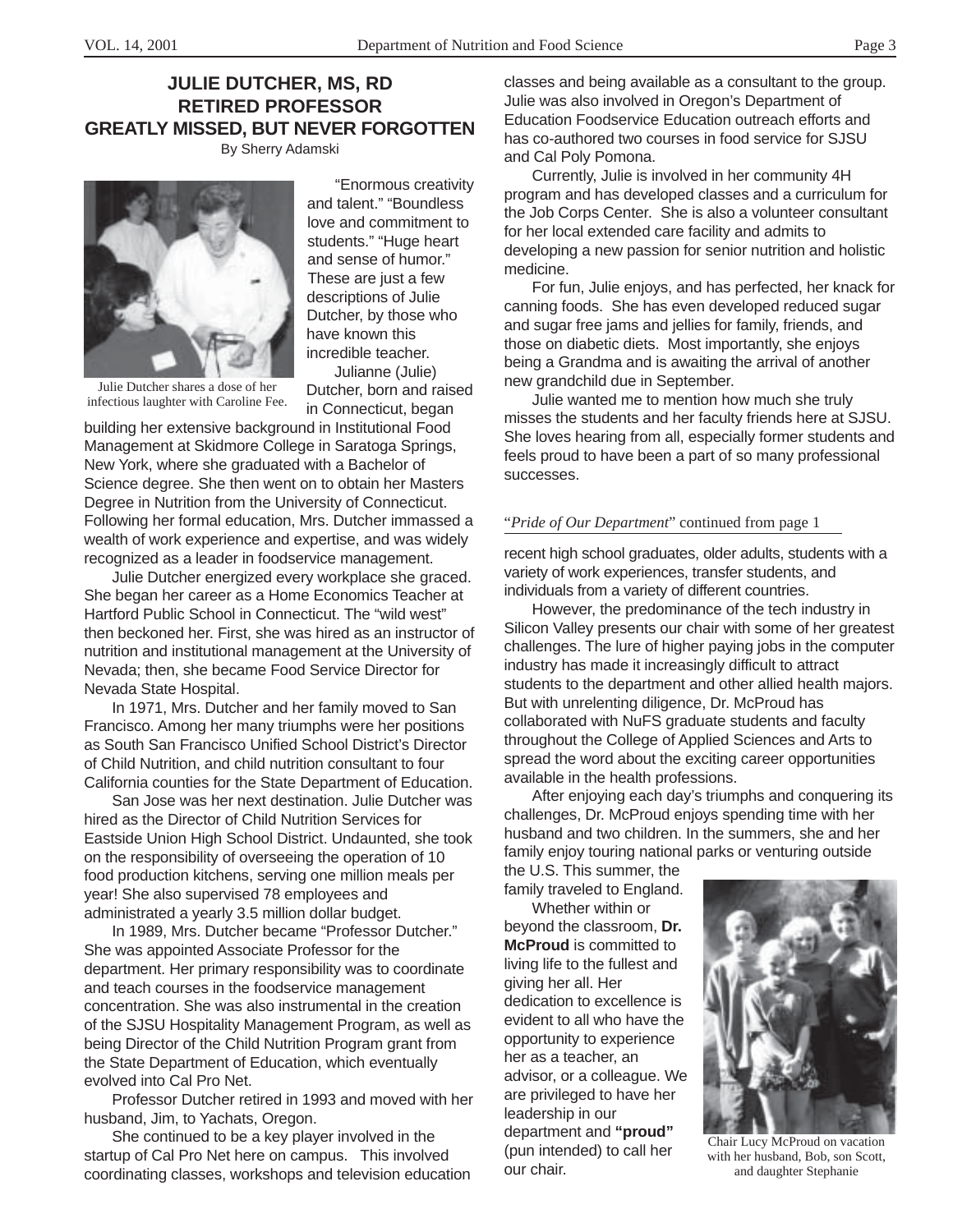# **WHERE ARE THEY NOW? RETIRED FACULTY**

We are indebted to our very own "Sherlock Holmes" Duo (Elveda Smith and Vaunden Nelson), for updates on these former faculty members:



Elveda Smith and Jean Downes, longtime colleagues and lifetime friends

#### Nutrition and Food Science

**Maude Ashe**: Lives in Lenexa, KS, Enjoys writing family history and doing genealogy

**Ruth Darby**: Deceased

**Jean Downes**: Lives in Alexandria, VA, Enjoys living close to her daughter, Trinka, and grandson, Matthew, and doing genealogy research

**Julie Dutcher**: Lives in Yachats, OR (see feature article for more details)

### **Helen Mignon**: Deceased

**Elveda Smith**: Former department chairperson, Lives in San Jose, Enjoys getting out and traveling again, after

recovering from a heart attack in 1998

**Mary Stewart**: Lives in San Francisco, Enjoys serving in the ministry along with her husband **Mary Ann Sullivan**: Lives in Sarasota, FL, Enjoys working as nutrition coordinator for Manatee County Head Start Program **Rose Tseng**: Former department chairperson, Lives in Hilo, HA, Enjoys leading the University of Hawaii, Hilo as Chancellor **Fern Wendt**: Deceased



Rose Tseng thinking of her next challenge

**Katherine Young**: Lives in El Paso, TX

### Home Economics: Management/Consumer Education

### **Kristina DeLuz**: Deceased

**Vaunden Nelson**: Lives in Santa Clara, Enjoys adult education classes, writing, and genealogy, as well as volunteering as a genealogy consultant at Santa Clara Library

### Home Economics: Education

#### **Claudia Duffy**: Deceased

**Marian Pfund**: Deceased, Former department chairperson, Lived in 3 centuries: 1800, 1900, and 2000 **Bonnie Rader**: Lives in Southern California, Enjoys working as a faculty member at CSU, Long Beach and being active in the Family and Consumer Science Association

**Margaret Ware**: Deceased

### Home Economics: Clothing/Textiles

**Gladys Baird**: Deceased **Barbara Christensen**: **Deceased Margaret Gylling**: Deceased **Sue Martinek**: Lives in Monet, MO, Enjoys sewing costumes for artistic stage productions and working as an interior designer

Home Economics/ Design and Art

**Helen Evans**: Deceased **Anna Lou Loze**: Deceased



Vaunden Nelson, Home Economics Department historian, par excellance

Home Economics: Child Development/Family Relations

**Joyce Bolton**: Deceased **Mary Ellen Durrett**: Deceased **Chungsoon Kim**: Lives in Los Altos Hills, Enjoys serving on the faculty and teaching early childhood education classes in the School of Education at SJSU **Larry Smardan**: Last known to be teaching at Fresno State University

### Teaching Service Areas

**Martha Altman**: Deceased **Maxalene Thomas**: Deceased

### **Staff**

**Bob Caron**: Living in Palo Alto**,** Enjoys trips to Reno and Las Vegas!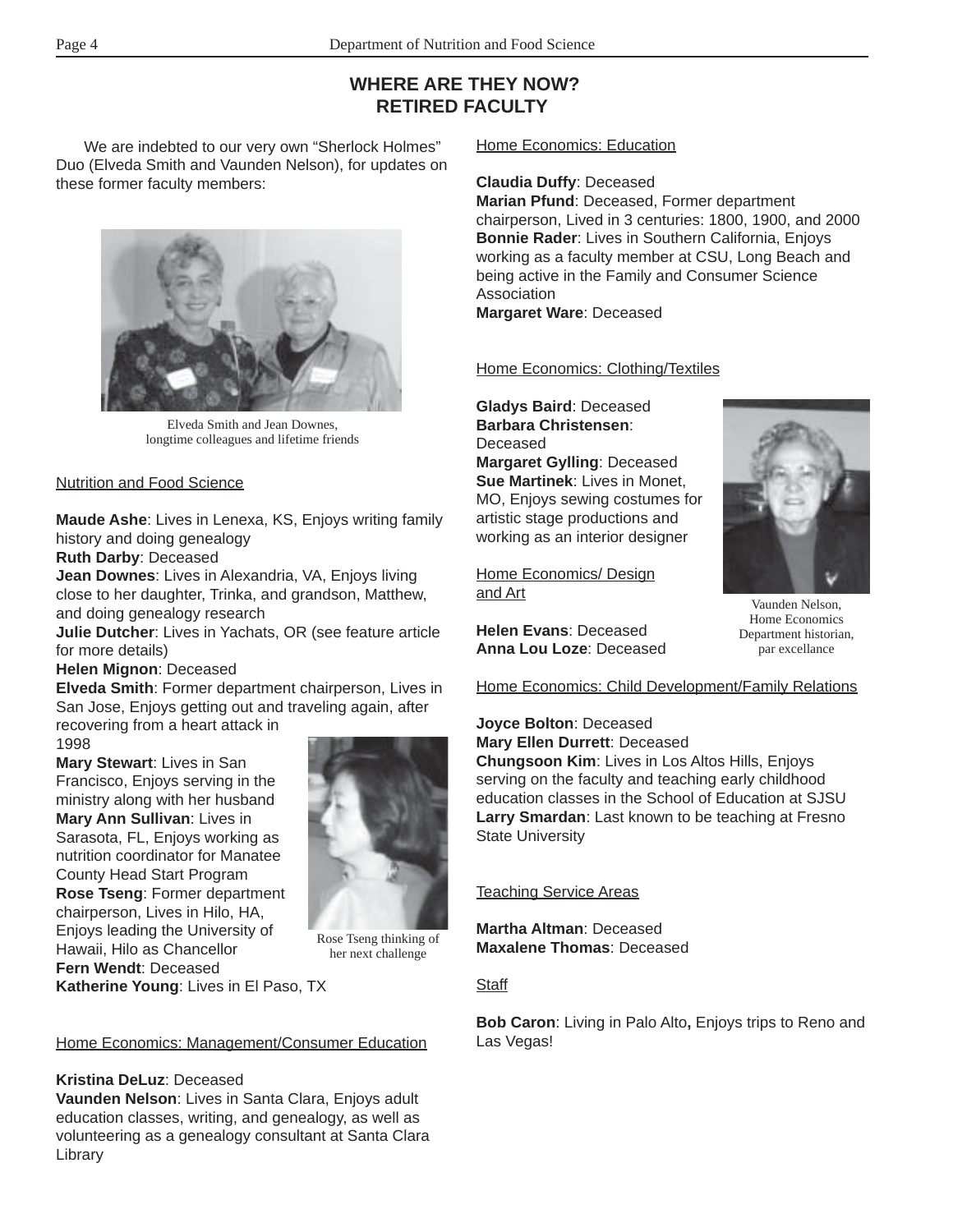# **2001 DISTINGUISHED HONORARY MEMBER CIRCLE OF FRIENDS**

Janet McDonald, PhD, RD, was recognized on May 26 as the SJSU Department of Nutrition and Food Science **Circle of Friends** 2001 Distinguished Honorary Award Recipient.

Dr. McDonald, a Public Affairs Specialist for the US Food and Drug



Administration, has made significant contributions to consumer education. Her academic preparation for this prestigious position began at Simmons College in Boston, where she received a BS degreee in Institution Management and Dietetics. She then migrated to California, where she completed her dietetic internship at the University of California Medical Center in San Francisco. After gaining experience working as a dietitian, she decided to continue her education at the University of California at Berkeley, where she earned her PhD in Nutritional Sciences

Dr. McDonald has earned the respect and admiration of all she has interacted with during the last 15 years, in her job as Public Affairs Specialist for the US Food and Drug Administration (FDA). In this capacity, she is the first line of communication between the FDA and the general public, including the media. Her principal responsibility is public education in all matters pertaining to the FDA.

At this year's Circle of Friends Reception which was, once again, held in concert with the department's Graduation Celebration and Convocation, Dr. McDonald accepted her Distinguished Honorary Award. She spoke to the graduates about the importance of having a job you truly love. She told of the variety and her continued fascination in her job. Her description of a typical week as Public Affairs Specialist for the FDA amazed everyone, right down to the reported cases of "salmonella in the cantaloupe."

Janet McDonald is a remarkable role model and truly embodies what the Circle of Friends is all about: passion for quality, success, and commitment to excellence. The Circle of Friends recognizes with great honor and appreciation, Dr. Janet McDonald as its 2001 Distinguished Honorary Award Recipient.



Pat Schaaf '84, devoted alum, presents the Stanford Hospital<br>  $\bullet$  Development of a High Quality Department Web Site<br>  $\bullet$  Development of a High Quality Department Web Site Scholarship for Nutrition/Dietetics at the May 2001 convocation.

# **CIRCLE OF FRIENDS NO POWER OUTAGE HERE!**

The Circle of Friends celebrates eight years of major accomplishments that have energized the department: six new scholarship funds, yearly research assistance awards, six pieces of instructional equipment including a bioelectric impedance analyzer and heavy duty professional range, and a high quality department web site.

Thanks to the generosity and commitment of all our members, the power is *still on*. Once again, we are ready to "light up" the department with an exciting project: a portable, hand held device that measures a person's resting metabolism. This state-of-the-artinstrument actually measures an individual's caloric expenditure when at rest, rather than having to rely on the use of charts that give group averages. To see further details visit **www.healthetech.com** and click on "BodyGem."

The educational impact of this device is far reaching. Students will learn to use the instrument and the information derived (an accurate and scientific measure of the number of calories a person uses at rest) in order to develop nutrition plans based on an individual's unique metabolism. Thus, diets can be truly personalized, which is essential for planning successful weight management, sports training, and all types of diet therapies.

**Your support is essential**. Please join us and send in your membership, to make the purchase of this impressive instrument possible. Together, we can provide the energy needed to keep our department vitalized and ensure the *bright* future of our students, tomorrow's leaders in nutrition and food science. (**An application is provided with this newsletter**).

# **CIRCLE OF FRIENDS MISSION AND MAJOR ACCOMPLISHMENTS**

The "Circle of Friends" is a coalition of alumni, faculty, community partners, and friends of the SJSU Department of Nutrition and Food Science who have joined together to sustain the department's dedication to excellence. The contributions of our 125+ members have been directly responsible for enriching our students' educational experiences in a number of ways. In our eighth year of success, some of our major accomplishments include:

- ♦ Completion of the Food Processing Plant Laboratory
- ♦ Purchase of a Bioelectric Impedance Analyzer
- ♦ Purchase of a Portable Food Demonstration Cooking Unit
- ♦ Purchase of a Bomb Calorimeter (with microprocessor)
- ♦ Creation of Six Scholarship Funds
- ♦ Creation of a Student Research Assistance Fund
- ♦ Purchase of a Heavy Duty Professional Range
-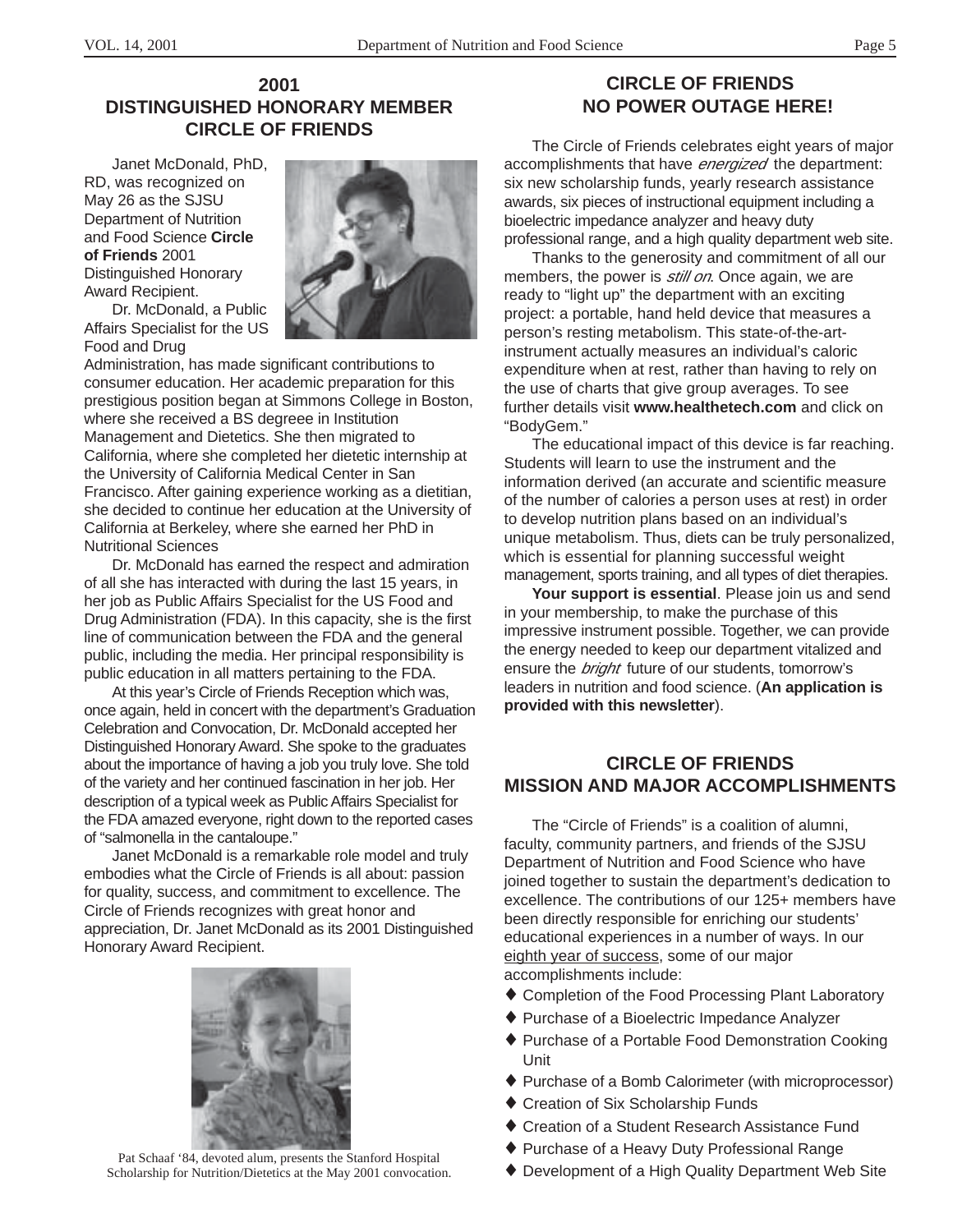

## **STUDENT PACKAGING ASSOCIATION ACTIVITIES**

**PackExpo 2000, Chicago IL (Nov 2000).** Twenty-seven students were able to attend the largest packaging convention in the US. Various seminars and workshops were held, along with the Packaging Education Forum Awards Banquet, where outstanding packaging educators and students were honored. Students obtained a great deal of hands-on information about the packaging industry, while enjoying downtown Chicago.

**Institute of Packaging Professionals National Meeting, San Jose State University (March 2001).** Members from the largest professional packaging association in the US came from all over the country to attend the National Meeting held at San Jose State. Attendees spent their days attending board meetings, technical meetings, listening to speakers, and various other activities. Their nights were occupied with industry tours, a trip to Dave & Busters, and the Annual IoPP Awards Banquet. The students helped organize the five-day event here on campus and hosted a BBQ and a tour of our packaging lab for the visiting professionals.

**Student Night, Dave & Busters (May 2001).** Graduating seniors presented their Final Projects to the packaging industry at Student Night. Each group in Dr. Marcondes' Packaging 170 class, Packaging Development and Management, was to develop a packaging system for a specific product. The Clinet Company developed a pouch to contain household disinfecting wipes. Silicon Valley Electronics developed a protective package for a radio, made entirely with 100% recycled paper fiber. LifeScan Corporation redeveloped the package for the OneTouch glucose meter, cutting down on materials and waste. The event allows students to make contacts within the packaging industry, which leads to future jobs.

**Western Packaging Association Golf Tournament (May 2001).** The Western Packaging Association (WPA) hosted their annual golf tournament. The tournament is held to promote the Student Packaging Association (SPA), with the proceeds going to our student organization. Raffle drawings are held, closest to the hole contests are played, extra shots are purchased, with intent to help out the SPA. Every year students volunteer to help with the event, to interact with the industry as well as thank them for their support.

**Industry Tours.** The Packaging Industry strongly supports the program here at San Jose State, and offers various tours for our students to attend. All of the packaging courses entail industry tours, as well as tours set up outside of class by IoPP or WPA. This year, the students have been fortunate to attend companies such as Cisco Systems, Apple Computers, Pepsi, Viking Packaging and Display Designers and Manufacturers, KLA Tencor, EPE Packaging, Earthgrains, and many others.

**Scholarship Awards.** Industry support is remarkable. Twenty-seven students were able to attend PackExpo 2000 because different companies and organizations funded the students' expenses. The industry also awarded many students with scholastic scholarships to assist with school expenses. In total, \$26,000 was awarded to students in the Packaging Program. The SPA thanks the industry tremendously for all that it contributes.

### **PACKAGING PROGRAM SCHOLARSHIP AWARDS**

| <b>Recipient</b>        | <b>Sponsor</b>                                       | Amount  |
|-------------------------|------------------------------------------------------|---------|
| Jeni Pfeifer            | California Packaging Club                            | \$1,000 |
| <b>Stefanie Harris</b>  | Marjorie H. Bright (allocated for Fall 01-Spring 02) | \$2,500 |
| Stephanie Little        | Packaging Education Forum                            | \$1,000 |
| Maryann Graham          | California Packaging Club                            | \$1,000 |
| Nogol Adelmanesh        | Packaging Education Forum                            | \$1,000 |
| Leina Mojica            | <b>Flexible Packaging Association</b>                | \$500   |
| Patricia Kakunted       | <b>Reed Exhibitions</b>                              | \$1,000 |
| Brenda Knight           | Dow Chemical                                         | \$500   |
| Armando Padilla         | Western Packaging Association/KenDean                | \$1,000 |
| Joshua Merilos          | <b>THARCO</b>                                        | \$1,000 |
| Athanasia Panos         | <b>Reed Exhibitions</b>                              | \$500   |
| Phuong Huynh            | <b>CAPE Systems</b>                                  | \$500   |
| Khanh Nguyen            | Packaging Education Forum                            | \$500   |
| 15 students             | PMMI Travel Scholarships (PackExpo 2000)             | \$6,000 |
| 10 students             | PMMI Work Scholarships (PackExpo 2000)               | \$4,000 |
| <b>Stefanie Harris</b>  | Lansmont Work Scholarship (PackExpo 2000)            | \$400   |
| <b>Michael Borchers</b> | PackExpo 2000                                        | \$700   |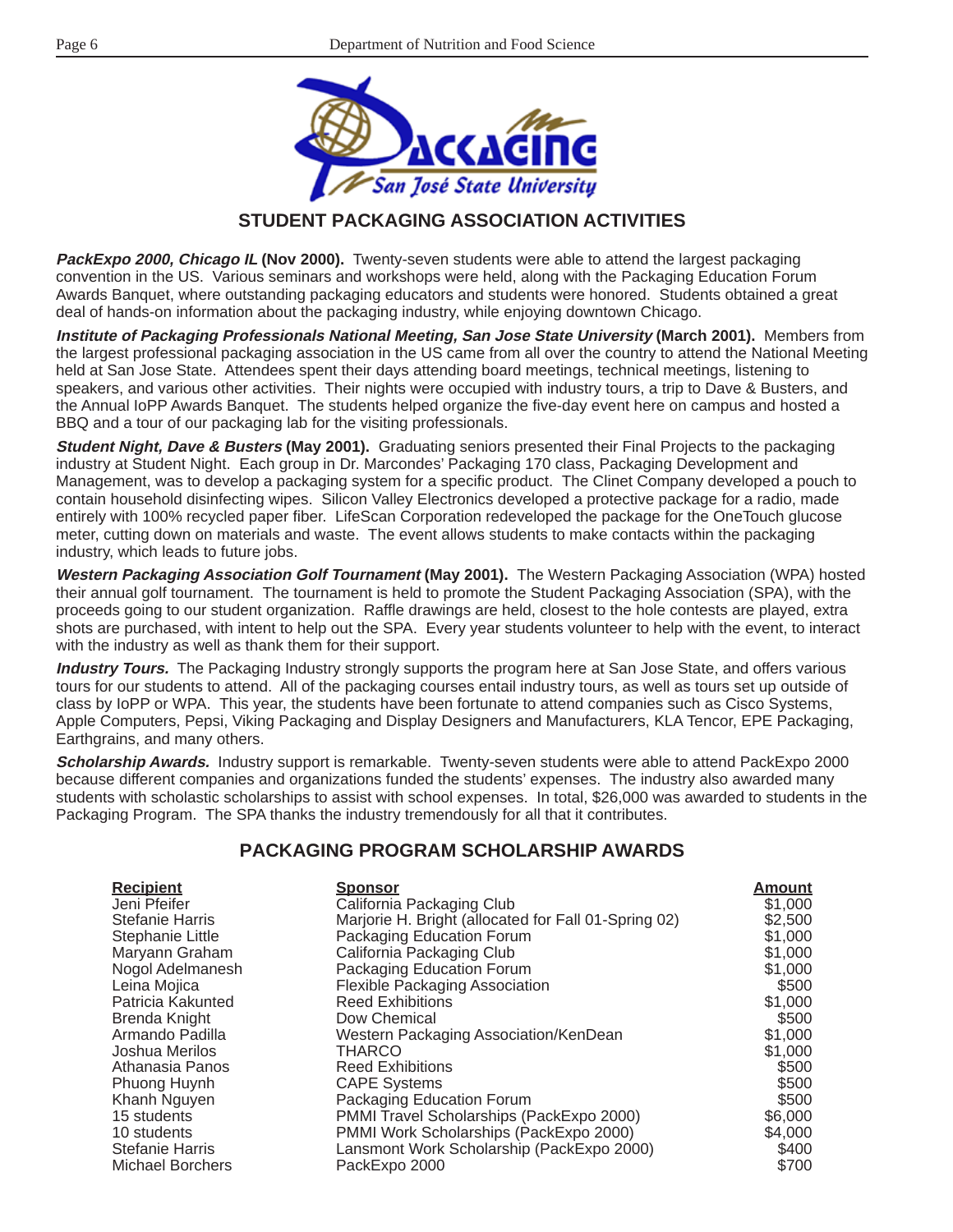# **KIM ROPER DEDICATED PACKAGING ALUMNA**



Kim Roper poses with department chair, Lucy McProud

in Packaging Technology. Since then, she has accomplished much, earning advance training as a Hazardous Materials Certified Packaging Specialist (granted by the US Department of Transportation) and Level I Certified Packaging Laboratory Technologist

(granted by the International Safe Transit Association).

Kim is currently employed as a Packaging Engineer at KLA Tencor. However, she still finds time in her busy schedule to contribute to her profession by serving as Secretary and Newsletter Editor for the Institute of Packaging Professionals Golden State Chapter.

Kim has shown true alumni spirit of giving back to her department, participating in the Packaging Advisory Board here on campus. She also has supervised undergraduate packaging students interning at KLA Tencor. Additionally, Kim has been instrumental in obtaining equipment donations to the Packaging Program.

The department extends deep appreciation to Kim for all her support to our students and faculty.

# **"STARS" SHINE AT CASA AWARDS CEREMONY**

by Caroline Spinali

The College of Applied Sciences and Arts (CASA) held their annual Awards Reception in the First Class Dining Room on May 7, 2001. Once again, the Nutrition and Food Science (NuFS) Department illuminated the event. Four students and one alumna from our



Houng Bi, Dean's Undergraduate Award Recipient

to help people both look and feel great.

Both \$500 Small Research Grants went to NuFS students. Dorthy Lee received a grant for her work in determining the dietary intake and nutrient adequacy of self-selected diets of children with lupus, and Sripriya Ravi received a grant for her work concerning the requirement and blockage of phenylalanine in nematodes.

department were honored with awards in a ceremony presided over by Dr. Michael Ego, CASA College Dean.

This year, the Department of Nutrition and Food Science is proud to honor Kim Roper,

as the Outstanding Alumna for the 2000-2001

in 1995 with her B.S. degree in Nutritional Science and concentration

Kim Roper graduated

academic year.

Huong Bi received the \$500 Dean's Undergraduate Scholarship Award, and represented the NuFS Department for outstanding accomplishment of scholarship and service. She hopes to combine her degree in nutrition with a future degree in fashion design



Dorothy Lee, CASA Small Research Grant Recipient



Shoshanah Orzech, recipient of a \$1250 SJSU Alumni Association Scholarship, has grand plans for her education in nutrition. She hopes to become a certified diabetes educator, teach sport nutrition to college students, establish a private practice, and lead workshops for people struggling with body image and eating disorders.

Sripriya Ravi and her proud father and sister

The crowning moment of the evening was the presentation of the Distinguished Alumni Awards

to nine awardees, one from each department. The NuFS alumna recipient was Kim Roper, who earned her B.S. in Nutrition with a concentration in Packaging in 1995. Kim was honored for being an exceptional representative of the department in her profession. Not only has she continued her education with advanced certification, but

she has remained active in the Institution of Packaging Professionals as well as in our department by supervising undergraduate packaging students and obtaining equipment donations.

Please join us in giving a round of applause to all our "stars."



Shoshanah Orzech surrounded by her husband, Mom, and Dad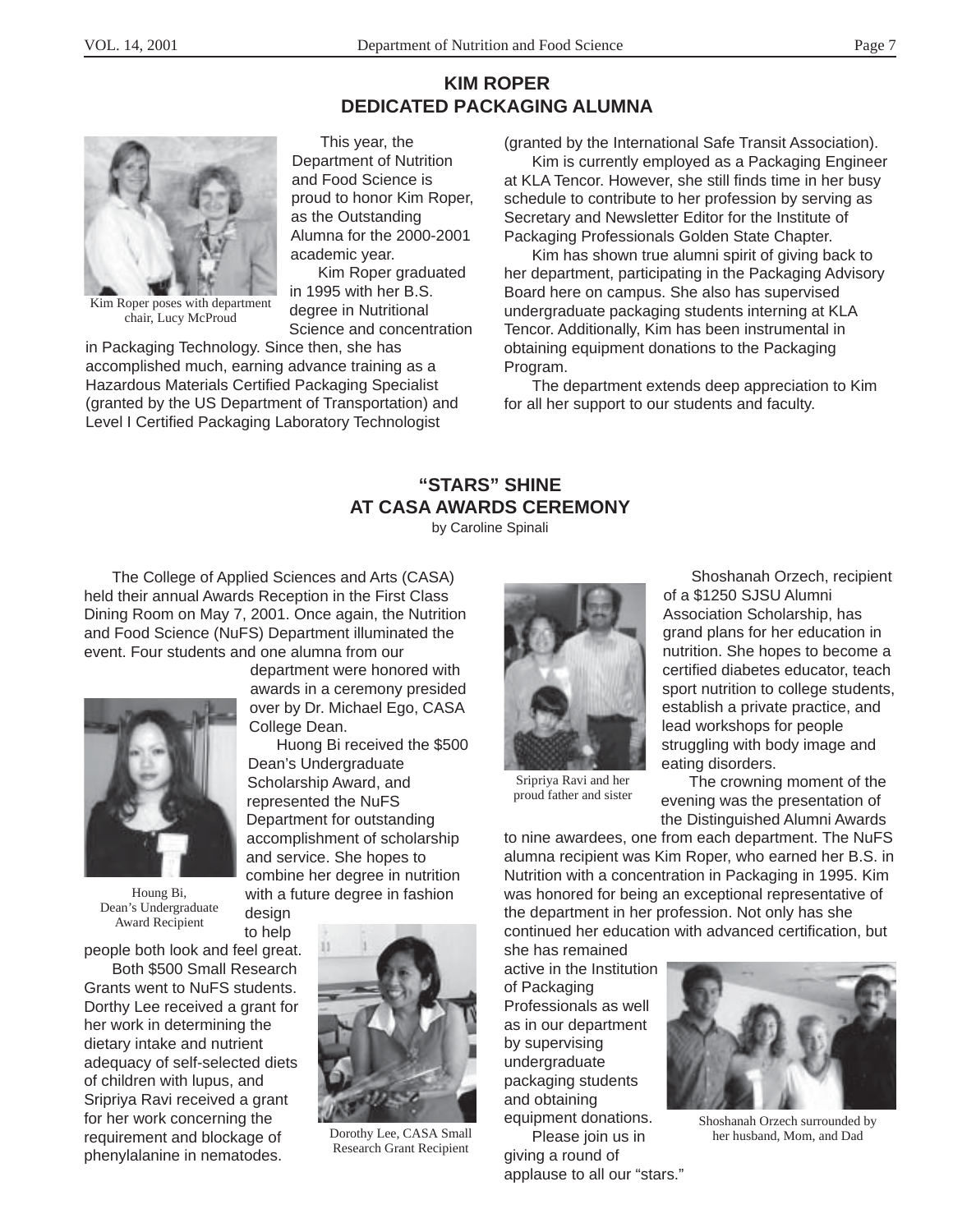### **ALUMNI SPOTLIGHT**

### **PAIGE REDDAN PUTS PASSION INTO ACTION**

By Sarah Shelor

#### **Paige Reddan, M.S. '83**

has proven that finding your niche in nutrition and dietetics isn't about arriving at a destination, but is a result of the journey. Paige, an alum of the department and a Circle of Friends member, currently serves as the Director of Client Services and Education for the Diabetes Society of Santa Clara Valley. However, Paige did not immediately begin working in diabetes education. After Paige



earned her degree at San Jose State University (SJSU), she explored a wide variety of positions in nutrition before discovering her true passion.

After graduation from SJSU, Paige worked as a consultant for NASA examining bone loss in astronauts. She also worked as a relief Dietitian at Los Gatos Hospital, and as a counselor at the obesity clinic at Good Samaritan Hospital. Continuing her career exploration, Paige served as a nutrition counselor for Mid-Peninsula Home Health and Hospice and Home Health Plus, where she provided in-home nutrition counseling.

Paige's turning point occurred at her next job, working as weight management instructor for the Diabetes Society of Santa Clara. It was during this time Paige became intrigued by the subject of diabetes education. She began teaching diabetes education classes at the Santa Clara Diabetes Society and became a Certified Diabetes Educator in 1993. Paige

was then hired as the Director of Client Services, a position she has held for the last five years.

The Diabetes Society of Santa Clara is unique, according to Paige, because it is a freestanding outpatient clinic. The clinic offers one on one counseling, diabetes education classes, support groups, and has the largest diabetes summer camp program in the country! Just last year approximately 600 children and adolescents attended the camps. As Director, Paige oversees and plays a large part in developing the programs offered by the Diabetes Society. Paige also develops the nutrition curriculum and menus for the camps.

While speaking with Paige, it was obvious that she is passionate about her work. "One of the best places for a Registered Dietitian is in diabetes education. Teaching clients about how nutrition and their diet affects their blood sugar and overall health has a phenomenal impact, and is tremendously rewarding," she said.

In 2000, Paige was elected to the National Board of the American Association of Diabetes Educators. Her extraordinary accomplishments were recognized in March 2001 by the Women's Fund and the San Jose Mercury News with a "Women of Achievement" nomination.

When Paige recalled the time she spent at SJSU she praised the faculty of the Nutrition and Food Science Department for giving her, "great support and encouragement." "Dr. Belo always challenged me to think," she said. As the author of this article and a graduate student in nutrition and dietetics, it was a great privilege to speak with Paige Reddan. Paige has discovered her passion in the field of nutrition and has put that passion into action; she is truly a role model for us all!



March's CDA meeting in Sacramento was a perfect place to "party": (Front) Gina Giambra '00, Caroline Spinali, Mary Foley '99. (Back) Toby McPherson '01, Christina Pekrul '01, Lucy McProud, Beth Trumbo '00, and Kathy Sucher



Jane Harmer '77 receives a special gift at her retirement party, from founding partner and President of HM composite, Victoria Major '70.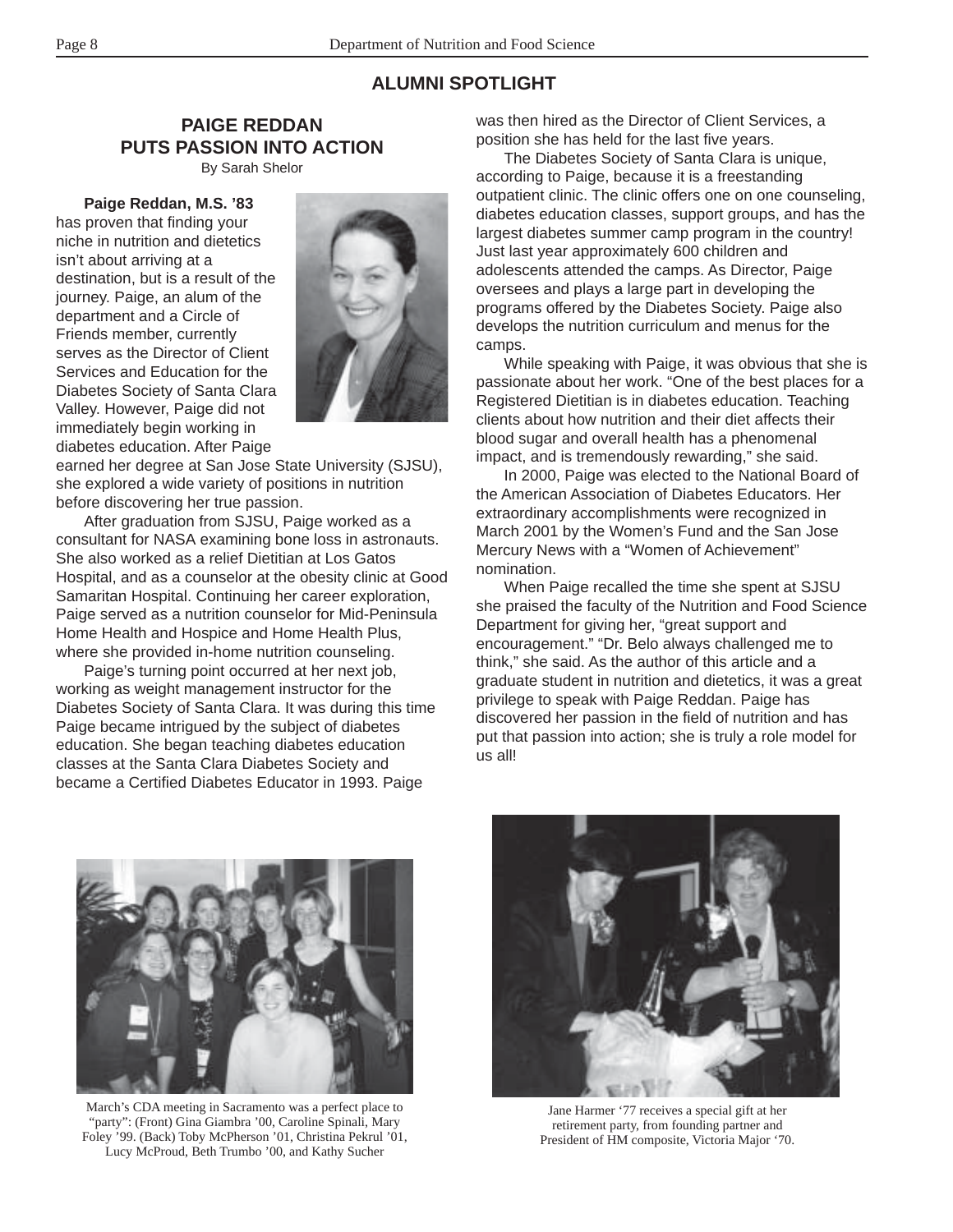## **ALUMNI SIGHTINGS**



As ships pass in night, many things go unnoticed. Fortunately, our crew has donned infrared, night vision goggles.

Our first sighting takes us to the "sea of love." **Dana Rogers, MS' 99** tied the knot on

July 22 to her first "mate" Andrew Harper. **Jack Haddad, BS'92** also sailed into matrimony this summer and is now an official Ship's Doctor, having completed his residency in orthopedics. As to the future, **Keri Leone, MS'97** plans to set sail to marital bliss with her fiancee, Eric Weindel, in June 2002. The sea of love would not be complete without **Nancy Black, MS'88** who retired from her SJSU Student Health Center Nutritionist job to devote full time to her little sea urchin at home.

Full steam ahead, as we hear from King Neptune about our jewels of the deep.

**Phyllis Simpkins, BA'46** was inducted into the SJSU Sports Hall of Fame (along with her husband Alan, who passed away in 1997) for their incredible contributions, leadership, and devotion to their alma mater, not only to athletics, but also to the Phyllis Simpkins International House and our very own department of NuFS. **Jane Harmer, MA'77** was given a sea worthy sendoff and celebration for her retirement from HM Composite by her business partner and friend of many years, **Victoria Major, MA, 1970.**

Ship Ahoy. We sighted some high powered professional vessels. **Stephanie Brooks, MS'96** continues to ride the waves in her consulting business, Bay Area Nutrition. She can be found at her new office in Campbell and at www.bayareanutrition.com. **Jill Christensen, MS'99**, is currently moored at LifeSport Medicine and Wellness Center as their Captain Nutritionist and Dietitian.

**Mary Foley, MS'99** now hoists the mast at Project LEAN (Santa Clara County Health Department) working with sea savvy **Holly Weber, MS'93**. **Susan McCloud, MS'81,** is now docked in Sacramento at the Department of Health Services, WIC Supplemental Nutrition Branch, in their Nutrition Policy and Operations Section.

Standing on the bridge, we have spotted **La Paula Sakai, MS'86** who continues at Kaiser, Santa Clara, enriching the waters with the revision of her Manual of Enteral and Parenteral Nutrition. Setting our sail northward, **Maria Parish, BS** stands watch as Clinical Nutrition Manager at Sequoia Hospital in Redwood City.

The fog lifts, and we find **Gretchen Vannice, MS'99** who recently had her article, "Bone up on Calcium," published in the October 2000 edition of Delicious**!** Ring the ship's bell; **Gill Robertson, MS'87** has come into view. Gill is a freelance writer and author of the Journal of the American Dietetic Association's "New in Review"

periodicals abstracts. Here comes another vessel. **Rubi Myrick, BS'96** is now working at Kaiser, Hayward as a diabetes educator, having recently passed her Certified Diabetes Educator (CDE) exam.

From the crow's nest, a topnotch mariner comes into sight. It is none other than **Helen Demarco, MS'96** who served as a part time faculty member and also as Captain of the department's student nutrition volunteers, (who perform nutrition analysis and counseling for the yearly San Jose Mercury News "Designated Eaters" project.) Helen has recently set sail to UC Berkeley where she will work as the Sports Nutritionist for their Athletics Department.

The tide brings news of **Karen Weinman Trolan, BS'81** who left her job as senior vice president/regional manager of the Silicon Valley offices of Coldwell Banker, to co-found and serve as CEO of Homewell, a firm that provides personal firewall products to improve security on the Internet.

Some of the crew on the good ship, "Home Ec," surfaced recently. **Jenny Ming, BA'78 Home Economics**, who graduated with a double minor in business and art, has expertly navigated her course and now serves as President of Old Navy retail chain. **Joan Blumenthal, BA'67 Home Economics**, principal and founder of Blumenthal-Hart an executive search firm, was elected to the Union League Club of Chicago's Board of Directors. **Carol Castle, BA'66 Home Economics**, was promoted from assistant principal to principal at Klamath Union High School in Klamath Falls, OR.

Ahoy Mates. The Integrative Approach to Nutritional Wellness conference held at Lucille Packard Children's Hospital at Stanford was packed with Nutrition and Food Science crew members. Among those in attendance were: **Joanne Mitani**, **MS'91**, **Pat Schaaf, MS'84**, **Chandra Ziel, BS'99, Dahlia Pearlman**, **MS'99**, **Mindy Tumber**, **MS'83**, **Eileen MacKusick**, **MS'94**, **Caroline Fee, MA'79, Shannon Ritchie, BS'00**, **Stephanie Brooks**, **MS'96**, and **Gretchen Vannice, MS'99**.

A fitting end to our voyage occurred at this year's graduation celebration. The farewell party included **Pat McDonald, BS'95** and her husband Bill, **Loan Pham, MS'96** , and **Pat Schaaf, MS'84**.

Closing note from our coast guard: **PLEASE SEND US NEWS OF YOUR VOYAGES!**



Phyllis Simpkins '46 with her husband Alan, in a memorable photo featured in the SJSU Sports Hall of Fame program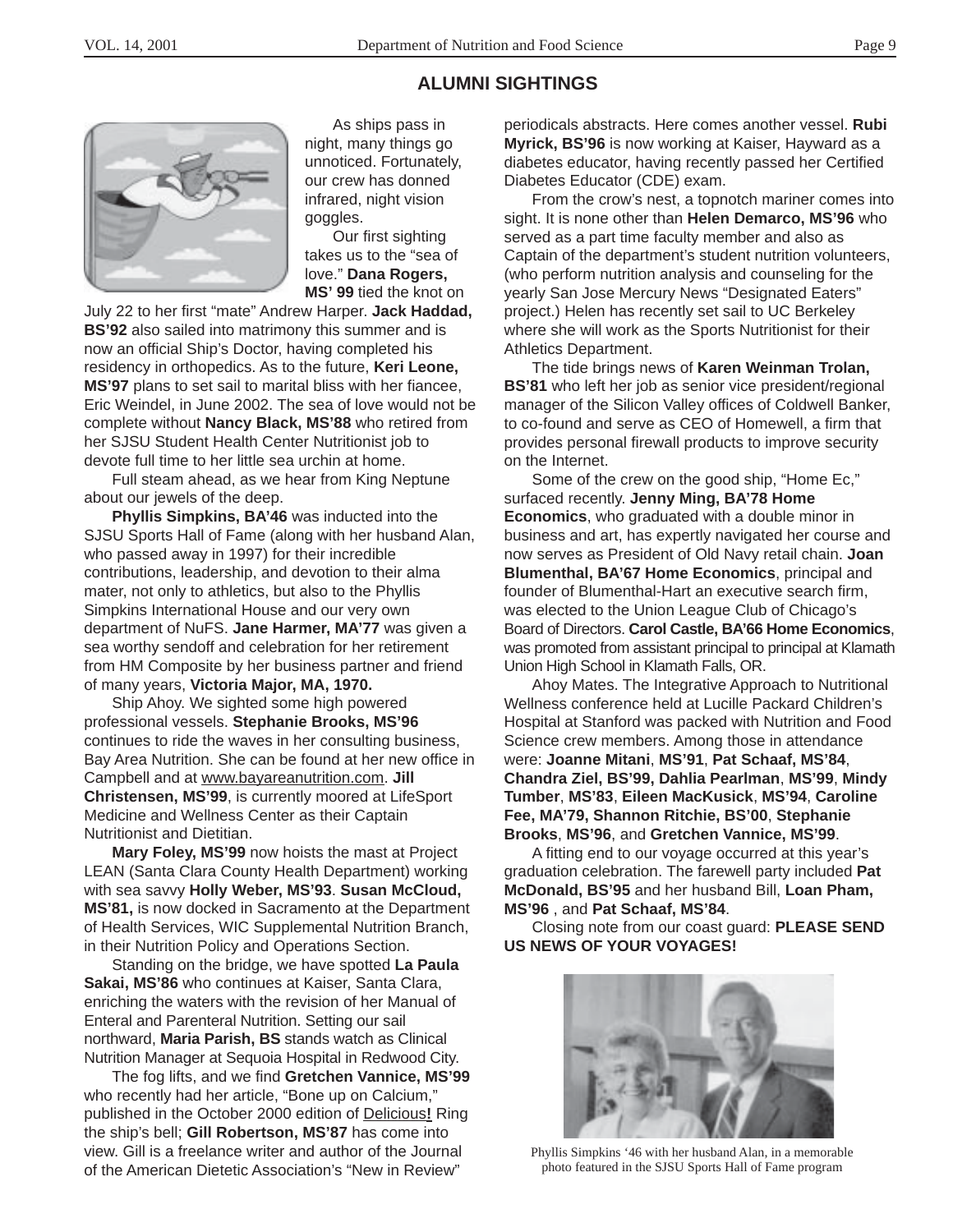

### **College of Applied Sciences and Arts**

Alumni/Dean's Scholarship Huong Bi \$500

Small Research Grants Dorthy Lee \$500 Sripriya Ravi \$500

SJSU Alumni Association Scholarship Shoshanah Orzech \$1250

#### **Circle of Friends Scholarship Awards**

**Jean Downes Scholarship** Dorthy Lee \$500

**Elveda Smith Scholarship** Jocelyn Dubin \$500

**Rose Tseng Scholarship** Sripriya Ravi \$500

**Fern Wendt Memorial Scholarship** Sophia Narvarro \$500

**Stanford University Hospital Scholarship for Nutrition/Dietetics** Huong Bi \$500

**Josephine and Frank Morris Awards** Yume Le \$175 Toby McPherson \$175

#### **Circle of Friends Research Assistance Awards** Jocelyn Dubin \$500 Toby McPherson \$500

Sirapa Oudomugsorn \$500



Dorothy Lee sports her million dollar smile as she receives this year's Jean Downes Scholarship Award.



Demona Elzey and Sophia Navarro rejoice as dual recipients of the Department's Service Award.

**San Jose State University Associated Students Council** Award Recipient Jocelyn Dubin \$1500

**San Jose State University Equity and Diversity Enhancement** Distinguished Service Honor Michelle Suri

**American Dietetic Association Foundation Scholarship** Award Recipient Christina Pekrul \$1000

#### **Nutrition and Food Science Department Outstanding Student Awards**

#### **Baccalaureate Candidates** Nutrition/Dietetics: Heidi Sanchez Packaging: Kerry Hamilton

**Masters Candidate** Nutrition/Dietetics: Antonella Dewell

#### **Service Awards**

Demona Elzey Sophia Navarro Bhautik Mehta Aileen Guerrero Herlinda Garcia Christina Pekrul Kim Cremer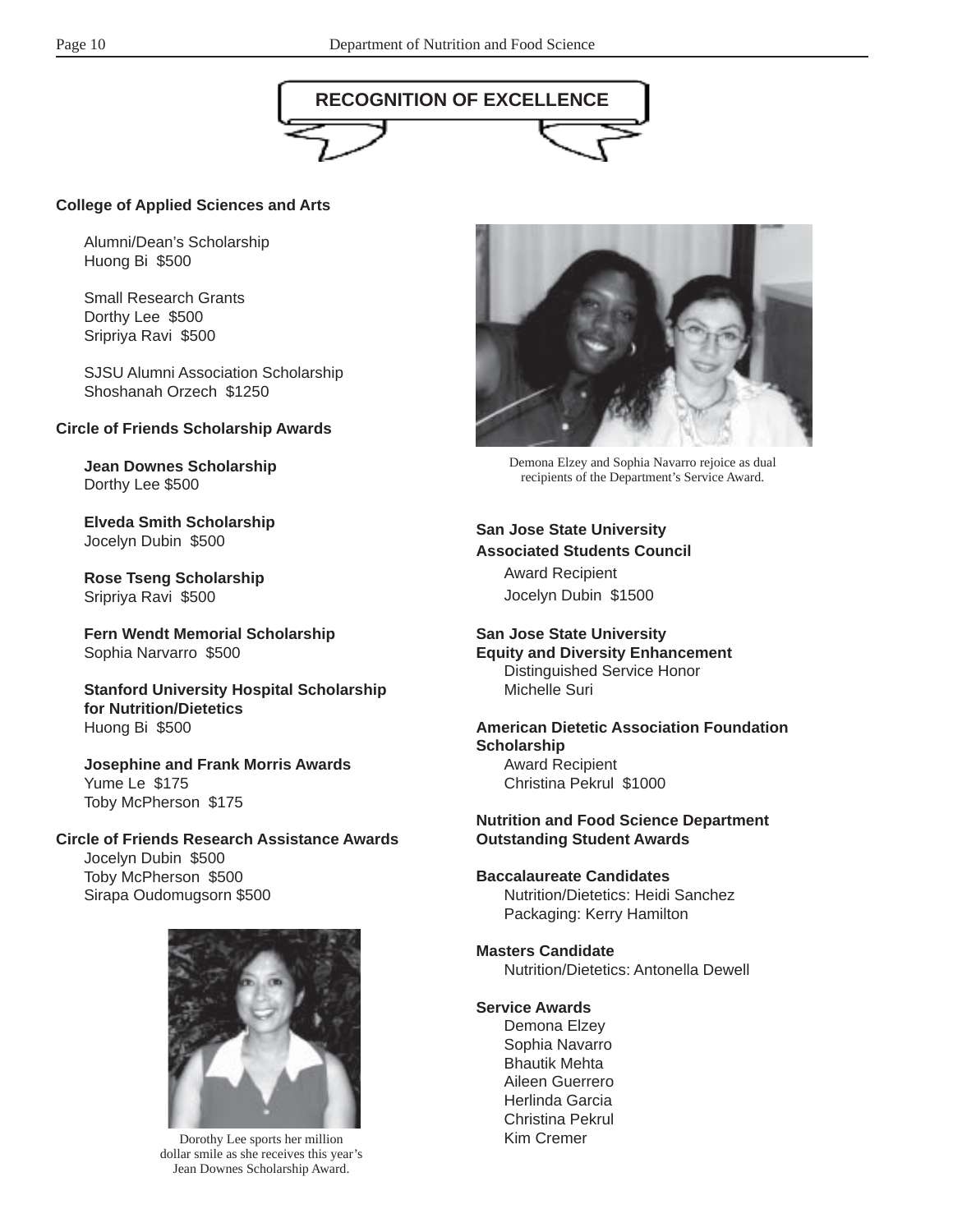### **DEPARTMENT OF NUTRITION AND FOOD SCIENCE Bachelor of Science Fall 2000/Spring 2001 Graduates**

#### **Dietetics**

Bhangal, Nachal Casey, Carol Childs, Dawn Cremer, Kim L. Dughi, Cynthia Joiner, Justine Sanchez, Heidi Sawyer, Emily M. Vuica, Kristi

#### **Food Science & Technology/ Food Service Management**

Culp, Rebekah Elzey, Demona Navarro, Sofia Preble, Jahna

#### **General Nutrition**

Chiu, Edit Chiu, Nina Garcia, Herlinda



Vilma Andari and Kim Cremer proudly display the department's placard at the university-wide graduation ceremony held in Spartan Stadium.

### **DIETETIC INTERNSHIPS 2000-2001**

#### **External Internships**

Toby McPherson: UCSF Medical Center, San Francisco, CA Sangeetha Narasimhan: Washington State University, Spokane, WA

#### **Internal Internships**

Coorina Alcaraz-Alvarez: San Mateo General Hospital Antonella Dewell: Choices for Children/Valley Care Medical Center Deborah Knight: Saint Rose Hospital Kristina Rickmond: Kaiser Hospital, Oakland/Fremont Unified School District Shannon Ritchie: Dominican Hospital Heidi Sanchez: VA Medical Center, San Francisco/Choices for Children Donna Simonds: Community Hospital of Monterey Peninsula Erin Stenger: Valley Care Medical Center/Choices for Children Michelle Suri: San Jose Unified School District/San Jose Center: Health Dimensions Elizabeth Wolfe: Sequoia Hospital

#### **Packaging**

Andari, Vilma Chavez, Ana C. Douveas, Georgia Guerrero, Aileen Hamilton, Kerry Hashemi, Shar Herrera, Anderson Mehta, Bhautik Nguyen, Huong Novicio, Cheryl Oyama, Yuka Phitsamay, Lona Sarmiento, Lilian Schwinghammer, Greg Ung, Amara Vo, Kim Anh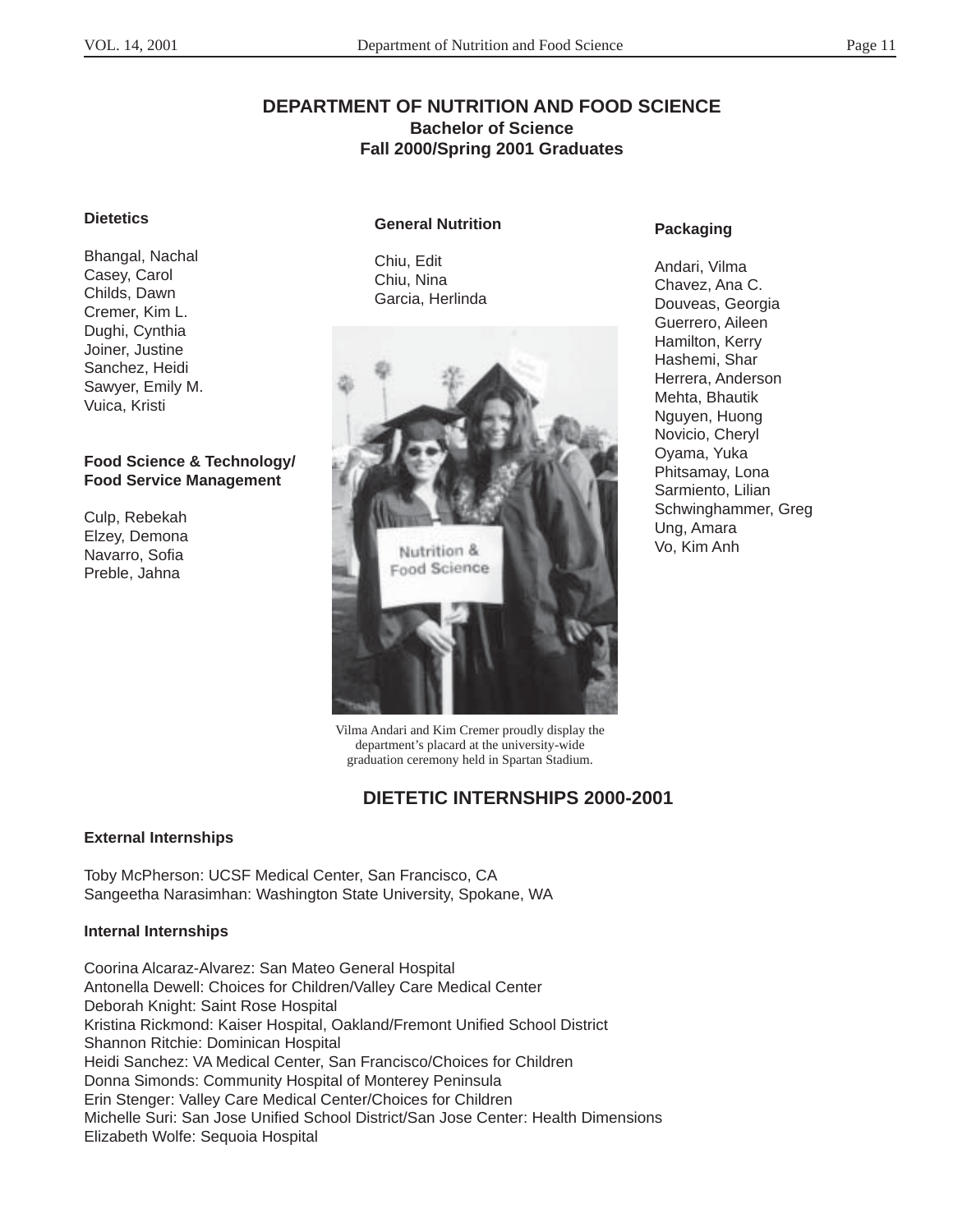| <b>NUFS MASTER OF SCIENCE</b><br>Fall 2000/Spring 2001/Summer 2001<br><b>Thesis/Project Title</b> |                                                                                                                                                            |  |  |  |  |
|---------------------------------------------------------------------------------------------------|------------------------------------------------------------------------------------------------------------------------------------------------------------|--|--|--|--|
| <b>Belinge, Stephanie</b>                                                                         | <b>Evaluation and Outcomes Assessment of Programs</b><br>Offered by the Department of Nutrition and Food<br>Science at San Jose State University 1997-1999 |  |  |  |  |
| <b>Condit, Seana</b>                                                                              | Reducing the Incidence of Childhood Iron Deficiency<br>Anemia in Santa Clara County through an Educational<br>Intervention Focused on Day-Care Providers   |  |  |  |  |
| Dewell, Antonella                                                                                 | The Effects of Soy-Derived Isoflavones on Serum<br>Lipids and Lipoproteins in Moderately<br>Hypercholesterolemic Post-Menopausal Women                     |  |  |  |  |
| Graham, Jennifer                                                                                  | Effect of Temperature on Vibration Properties of<br><b>Cushioning Materials</b>                                                                            |  |  |  |  |
| Kirk, Diana                                                                                       | Nutritional Knowledge and Attitudes of Youth Soccer<br>Coaches                                                                                             |  |  |  |  |
| Le, Yume                                                                                          | Environmental Influences on Bone Mineral Density in<br>Post Menopausal Vietnamese Women                                                                    |  |  |  |  |
| <b>McPherson, Toby</b>                                                                            | Testing the New "Grab Bag" Lunch Concept for 4th and<br>5 <sup>th</sup> Graders in the Upper-Middle Class Schools in<br><b>Northern California</b>         |  |  |  |  |
| Madanogopal, Arunkumar                                                                            | Effect of Cushion Geometry on Package Performance                                                                                                          |  |  |  |  |
| Nouri, Mahin                                                                                      | Application of Tristimulus Colorimetry in Assessment of<br>Browning in Artichokes and Mushrooms                                                            |  |  |  |  |
| Pekrul, Christina                                                                                 | Development of an Eating Disorder Protocol for<br>College Campus Health Centers                                                                            |  |  |  |  |
| Ranabhor, Maneesha                                                                                | Effect of Soaking and Germination on the Trypsin<br>Inhibitory Activity in Desi Chickpeas                                                                  |  |  |  |  |
| Suri, Michelle                                                                                    | South Asian Infant Feeding Practices                                                                                                                       |  |  |  |  |
| Wolfe, Elizabeth                                                                                  | Barriers to Healthy Eating in Children: A Focus Group<br><b>Study of WIC Participants</b>                                                                  |  |  |  |  |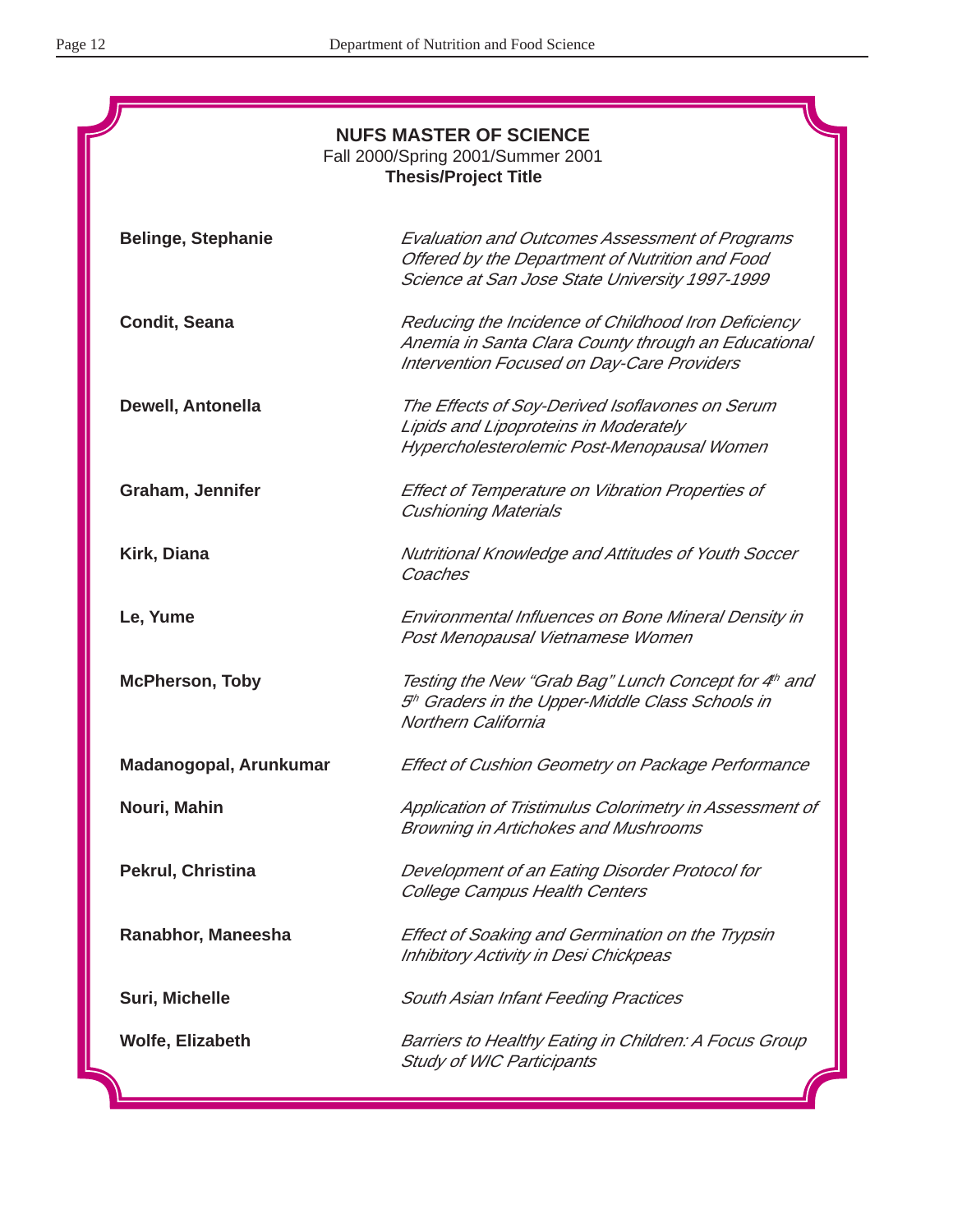# **STUDENT NUTRITION AND FOOD SCIENCE CLUB EXPLORES FUTURE CAREER PATHS**

This year's student club activities focused on the exploration of future career paths. Leading this "expedition," were the following extraordinary speakers:

- **• Holly Weber, M.S., R.D.** paved the way, sharing her experiences in the area of public health nutrition and her current work with the Santa Clara Valley Health and Hospital System.
- **• Doris Fredericks, M.Ed., R.D.** forged ahead, speaking to the club about the field of community nutrition and her years of experience and rewards as Director of Family Provider Services at Choices for Children.



- **• Jill Christensen, M.S., R.D.** kept things moving forward, exciting students about the specialty of sports nutrition and sharing her experience and tips for success in a career as a sports nutritionist.
- **• Caroline Spinali**, NuFS graduate student and California Dietetic Association mentee, enriched the journey, providing students with insiahts on legislative issues concerning careers in nutrition and avenues to get involved in public policy.

The student club so appreciates the time and expertise these outstanding speakers shared with our members.

Sherry Adamski, graduate assistant, wheels in materials to set up the department's exhibition at this year's Supplier's Expo.



Students Betsy Walter, Houng Bi, and Caroline Spinali are ready and raring to lobby legislators on "Legislation Day," sponsored by the California Dietetic Association (CDA).



Michelle Stark, MS'00, is jubilant as she displays her research project at the ADA Meeting in Denver, CO.

| <b>UPCOMING EVENTS</b> |                                                                                   |            |                                                                                                           |  |  |
|------------------------|-----------------------------------------------------------------------------------|------------|-----------------------------------------------------------------------------------------------------------|--|--|
| 2001                   |                                                                                   | 2002       |                                                                                                           |  |  |
| Sept.                  | <b>SJSU Student Poster Session,</b><br>San Jose Peninsula Dietetic<br>Association | April 4-6  | Annual Meeting, California Dietetic<br>Association, Riverside, CA                                         |  |  |
| Sept. 10-12            | Pack Expo West, Las Vegas, NV                                                     | May 25     | Circle of Friends Reception/<br><b>Graduation Convocation, San Jose</b><br>State University, San Jose, CA |  |  |
| Oct. 20-23             | ADA Food and Nutrition Confer-<br>ence and Exhibition, St. Louis, MO              | June 15-19 | Annual Meeting, Institute of Food<br>Technologists, Anaheim, CA                                           |  |  |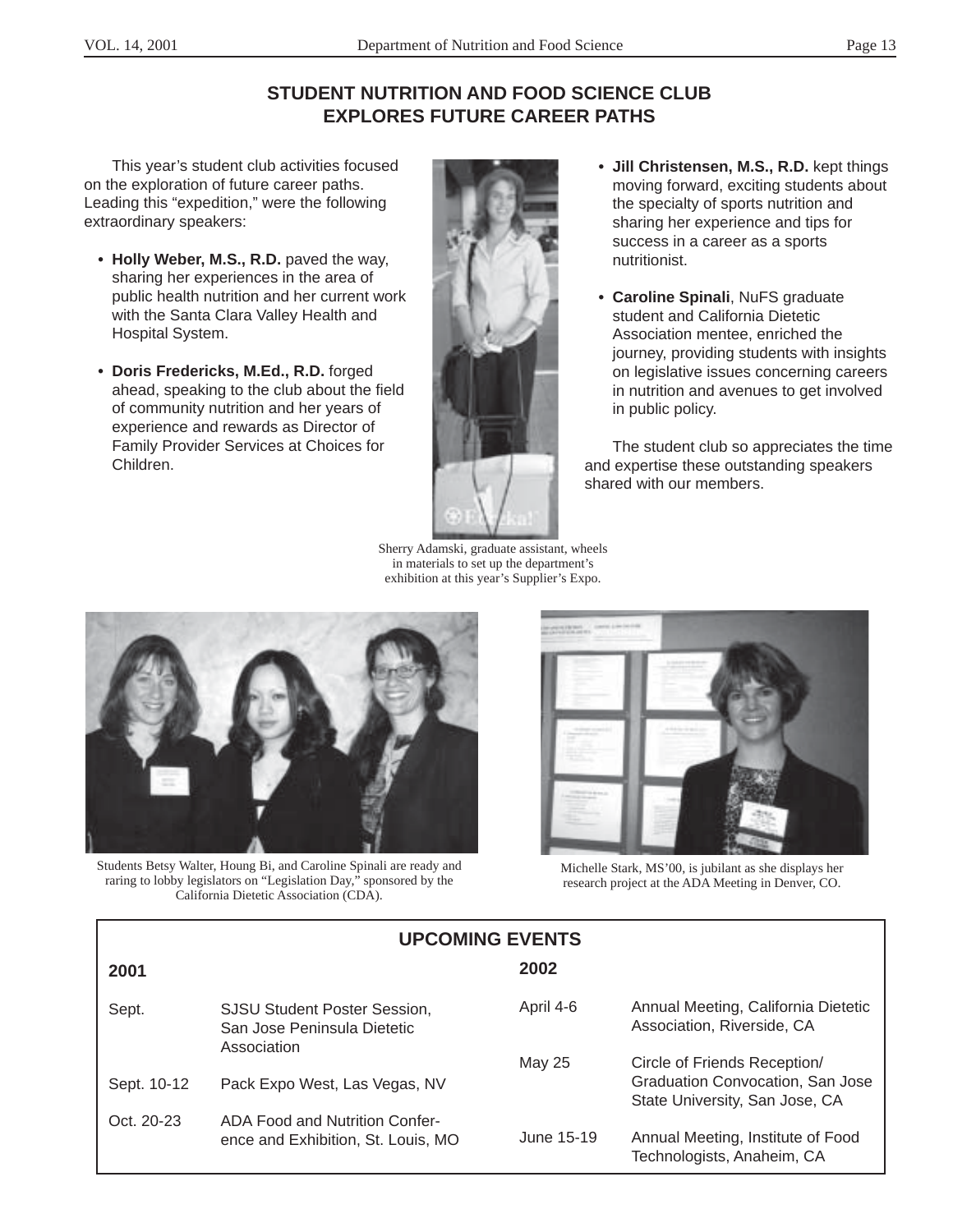# **THE JOYS OF GRADUATION CONVOCATION 2001**



Christina Pekrul is about to make that stunning gown her most memorable fashion statement.



Heidi Sanchez and Antonella Dewell are dressed to perfection and ready to begin the processional march.



Chair Lucy McProud gives a warm welcome to graduates, their families, and friends.



Dean Michael Ego adds his glowing comments on this year's graduating class.



Georgia Douveas, Ana Chavez, and Vilma Andari listen attentively as the convocation ceremony builds to the climax: the awarding of diplomas.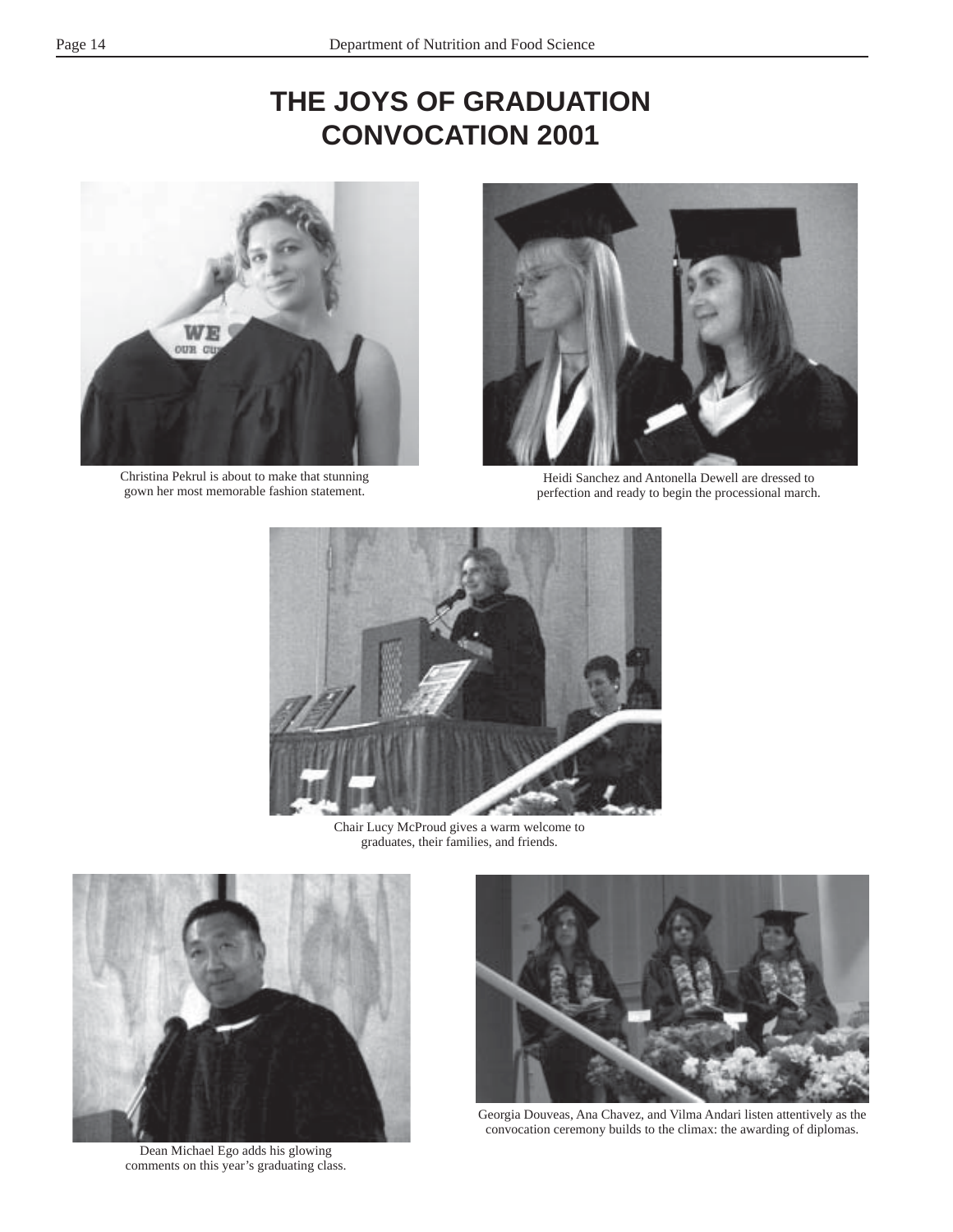

Jorge Marcondes reads inscription on honorary plaque to this year's Packaging Program Award recipient, Herb Schueneman.



Caroline Fee, Director Circle of Friends, introduces Janet McDonald, the 2001 Distinguished Honorary Award Recipient.



Student Club President, Herlinda Garcia and Vice President, Heidi Sanchez, present this year's Club's gift to the department.



Thanks to this year's Student Club, the department now has its very own impressive banner, displayed above.



The graduates "stand triumphant," as they receive a standing ovation from family, friends, and faculty.